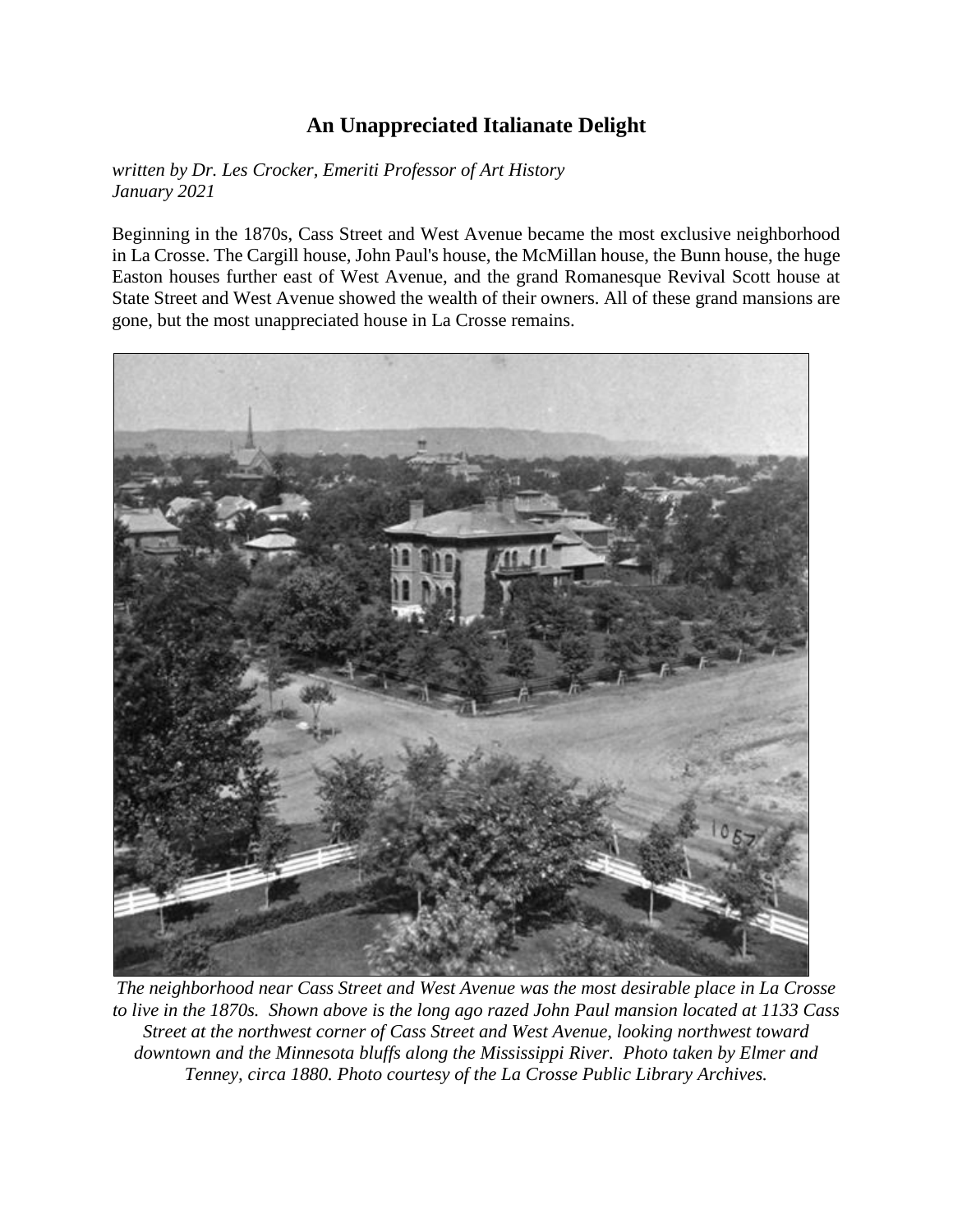The Italianate style is a 'made up' style. Unlike the earlier Roman, Greek and Gothic revival styles, the Italianate style never existed in the past. Italianate means "Italian like," which is rather silly since Italy has buildings from the Etruscan, Greek, Roman, Byzantine, Moorish, Romanesque, Gothic, Renaissance, English and French cultures as well as a number of lesser imports. Everyone who captured a piece of what is now Italy built in their accustomed style so the concept of an "Italian" style is meaningless. However, the variety of styles in Italy meant that American architects and builders could call almost anything "Italianate" and most people wouldn't know the difference.

In La Crosse the Italianate style brought in a major change in house plans. Early houses were usually rectangular, with a decorated front. After the Civil War the Italianate style brought in the use of 'wings,' sections of the house at a right angle to the main unit, usually on just one side, but occasionally on both. Probably the most common plan was a "three-bay front with offset entrance and secondary entrance in the wing on the opposite side from the main entrance." Not a very catchy name but maybe someone else can come up with something better. A bay is any first floor opening – windows and doors are both considered to be a bay. A standard three-bay front then could be this arrangement shown here but the placement of the bays could vary.



On the left, the entrance in the center bay of a three-bay structure is a balanced form more typical of Georgian, Neo Classical and many vernacular buildings. Having the entrance in bay 1 or 3 in a three-bay façade is Italianate and is shown on the right. Usually the door was a double door in the Italianate example. The main entrance was in bay one or three, almost never in the center bay. The entrance was usually in the bay furthest from the wing. There was a secondary entrance in the side wing.

By 1884 the Queen Anne style had appeared in La Crosse. Queen Anne houses usually had a sprawling ground plan, completely unlike the tight ground plan of the Italianate style. Mr. Vincent shows he is traditional in his choice of ground plans.

James Vincent was a lumber dealer and like a lot of the lumbermen in La Crosse he made a fortune. The most obvious and dramatic way to proclaim your wealth was, and is, to build a mansion. Vincent built a family home in 1884-85, but a family home with delightful details. It does not awe by its size but delights with its detail. I think Vincent was a practical man who didn't want six bedrooms and three parlors, and who appreciated good design more than grandeur.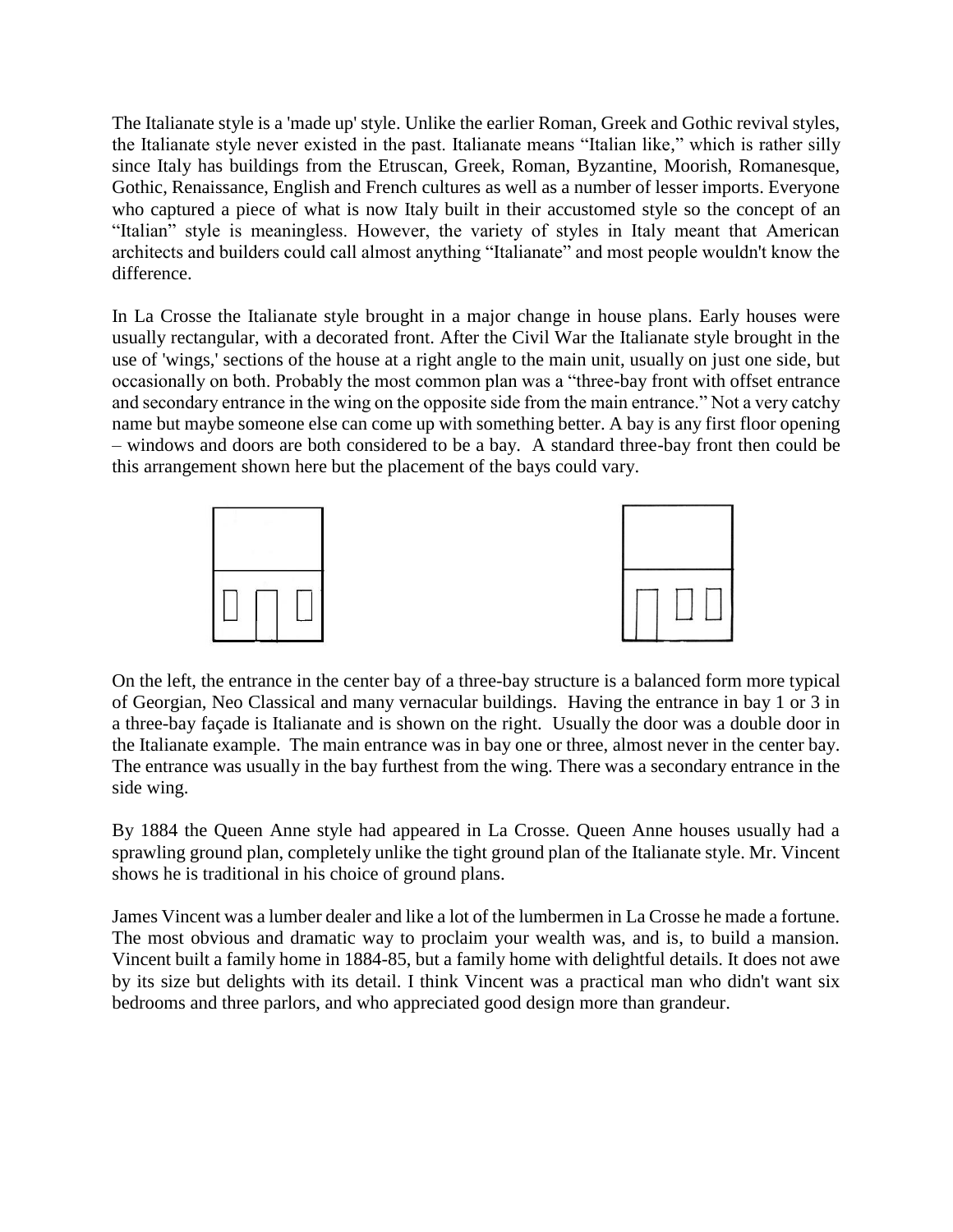

*The James Vincent Family: James, daughter Agnes and Agnes. Vincent made his wealth from the lumber and millwork industry. Photo taken by Richardson, circa 1891. Photo courtesy of the La Crosse Public Library Archives.*

By the 1880s, it was more prestigious to hire a big city architect rather than a local one. W. L. Carroll of Chicago made a design for the Vincent house in 1879 but when it was built in 1884-85 the young, local architect William Parker made significant changes. The following discussion will make more sense if you look at the photos along with the written text. This is a complex building that requires careful study.



*The James and Agnes Vincent House at 1024 Cass Street. Photo taken by Dr. Les Crocker, 2020.*

The front presents itself as three bays wide with the entrance in the bay to the west. There was a secondary entrance in the wing for family and friends that didn't want to use the formal entrance.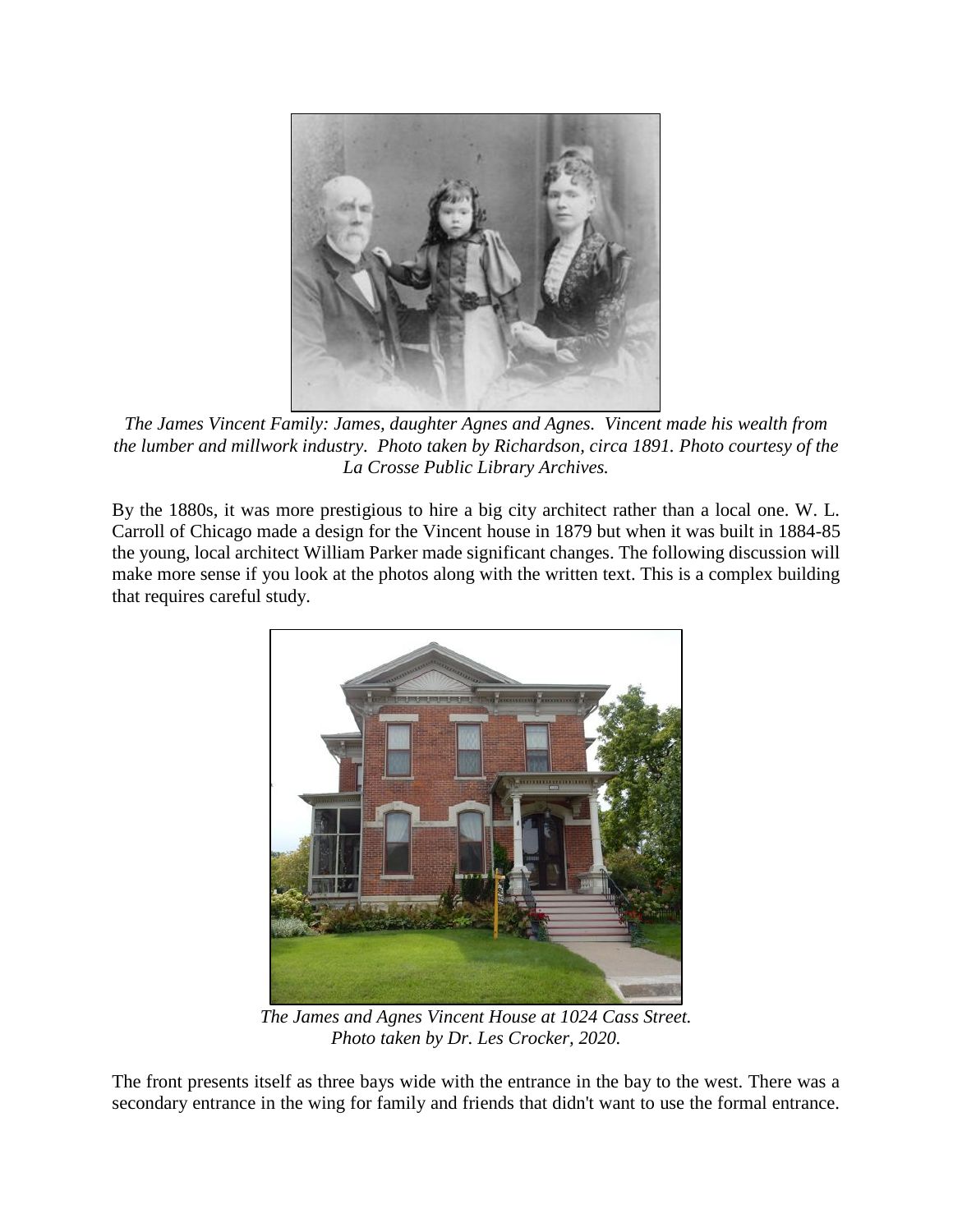This secondary entrance is now obscured by a screen porch probably added in the early twentieth century. The house sits on a raised basement which means there must be steps to get to the front door.

A raised basement gives a house more authority, more importance. A single bay porch is at the top of the steps, providing cover for visitors. Most houses of this type had front porches but none as grand as the Vincent house. Two columns carry the weight of the porch roof. The capitals are pillow shaped like the very early Greek Doric columns. Beneath the capitals are a short section of fluted column, then a simple rolled molding. Beneath that, the column is plain until we reach another rolled molding, proportionately larger than the upper one. Another section of fluted column rests on a molded base.

The entire column stands on four blocks to spread its supposed weight. The blocks rest on an elaborate pedestal with a three-part molding, a section with inset panels, and a plain base. The pedestal is joined to a thick porch railing supported on vase shaped balusters that hadn't been used in American houses for over a hundred and fifty years.



*Front entrance detail. Photo taken by Dr. Les Crocker, 2020.*

The columns support a cornice with a simple base molding, a plain freeze and a cornice of dental blocks. A bracket, strong in appearance but not massive, is centered over the column on two sides.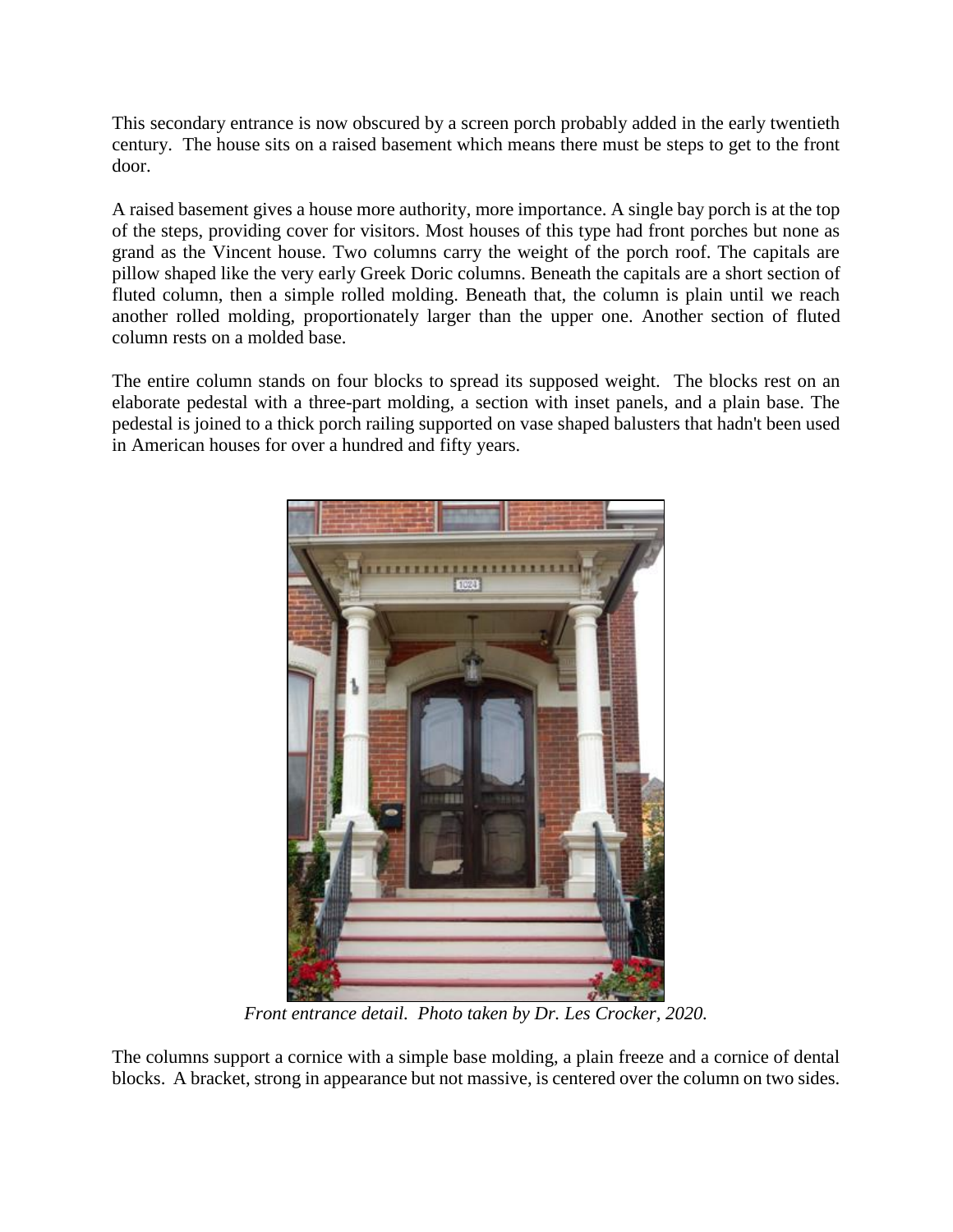

*Bracket detail on a corner of the house. Photo taken by Anita Taylor Doering, 2019.*

Brackets got larger and larger in the Italianate style and became a defining element of the style. While the outer end of the porch roof is supported on the two columns the house end of the porch roof is carried on two elaborate corbels extending from the brick wall. Italianate houses almost always have double leaf front doors, with panel moldings. Mr. Vincent had access to any locally grown wood that he wanted and his doors are thick with fine molding.



*Looking up we see the same arrangement of forms in the roof cornice. Photo taken by Dr. Les Crocker, 2020.*

The brackets are larger because the cornice is deeper, everything is in proportion. Above the two front bays, not part of the entrance, is a classical pediment with cornice returns, the horizontal sections across the bottom of the pediment but unconnected. The central section of the pediment displays a rising sun motif, unusual in the Italianate style but more common in the Queen Anne style.

The basement wall above ground is a white limestone with a rough surface. Above that is a smooth surfaced stone, a light-colored water table, a hard stone that prevents the wicking of moisture in the basement stone into the brick of the living area. It forms a continuous band around the house and visually links with the limestone window headers.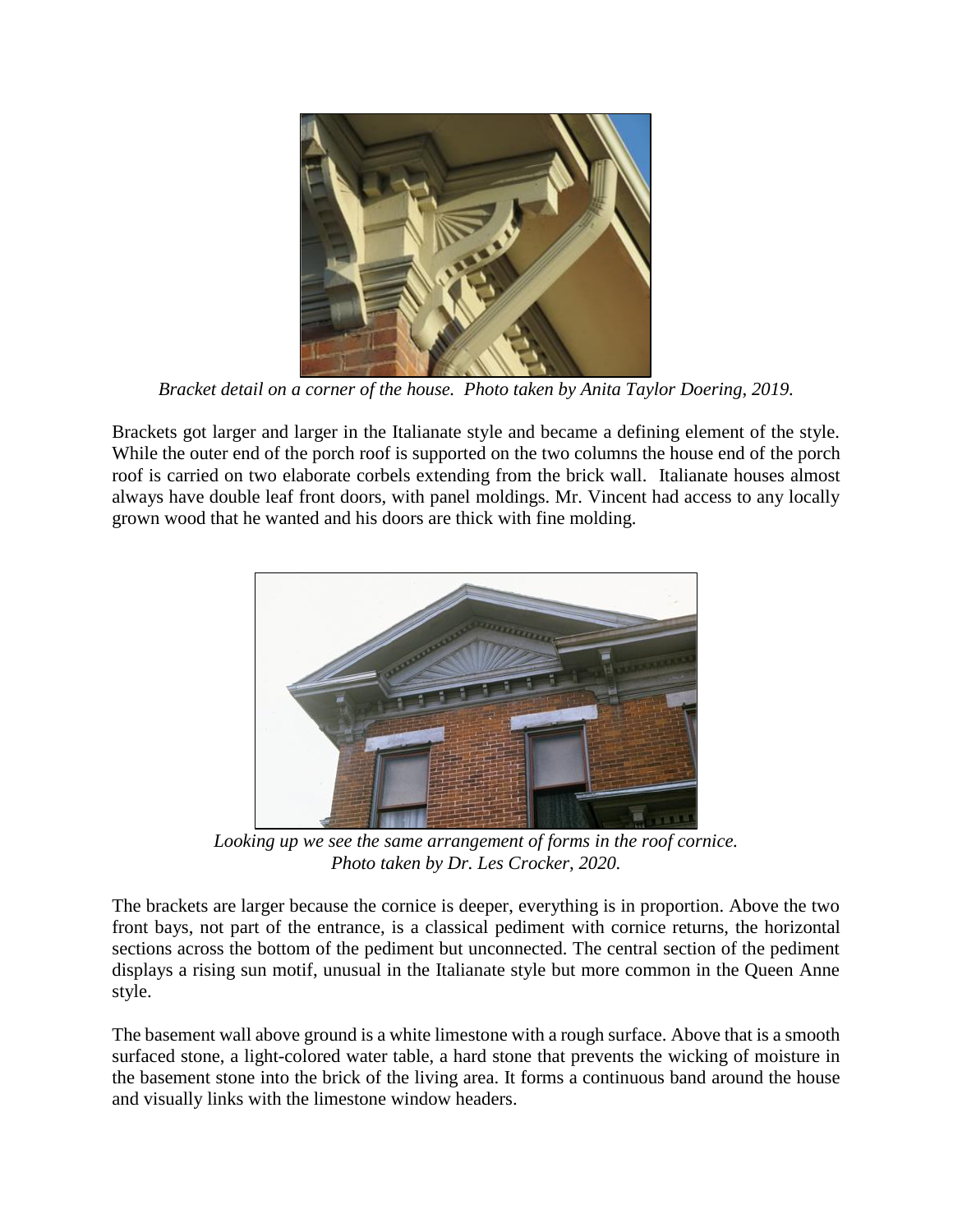Brick walls are boring. The use of white limestone around windows and doors helped to break the monotony of the brick. The Vincent house windows have thin stone sills but the window heads are thick stone, flat, arches supported on knee blocks that rest on a band of limestone that links the two windows and the arch over the entrance. The second floor windows have limestone lintels with simple carvings on their bottom.

If we move from the Cass street side to the Eleventh street side once again we see the complexity of detail.



*The side facing 11th Street. Photo taken by Dr. Les Crocker, 2020.*

The main block of the house is a rectangle but an extension, called a 'wing' in the nineteenth century, breaks the rectangle. Not only is this wing interesting for its decoration it allows extra windows on three sides for better air circulation and is the location of the secondary, or family, entrance. This side of the house has two marvelous bay windows as well.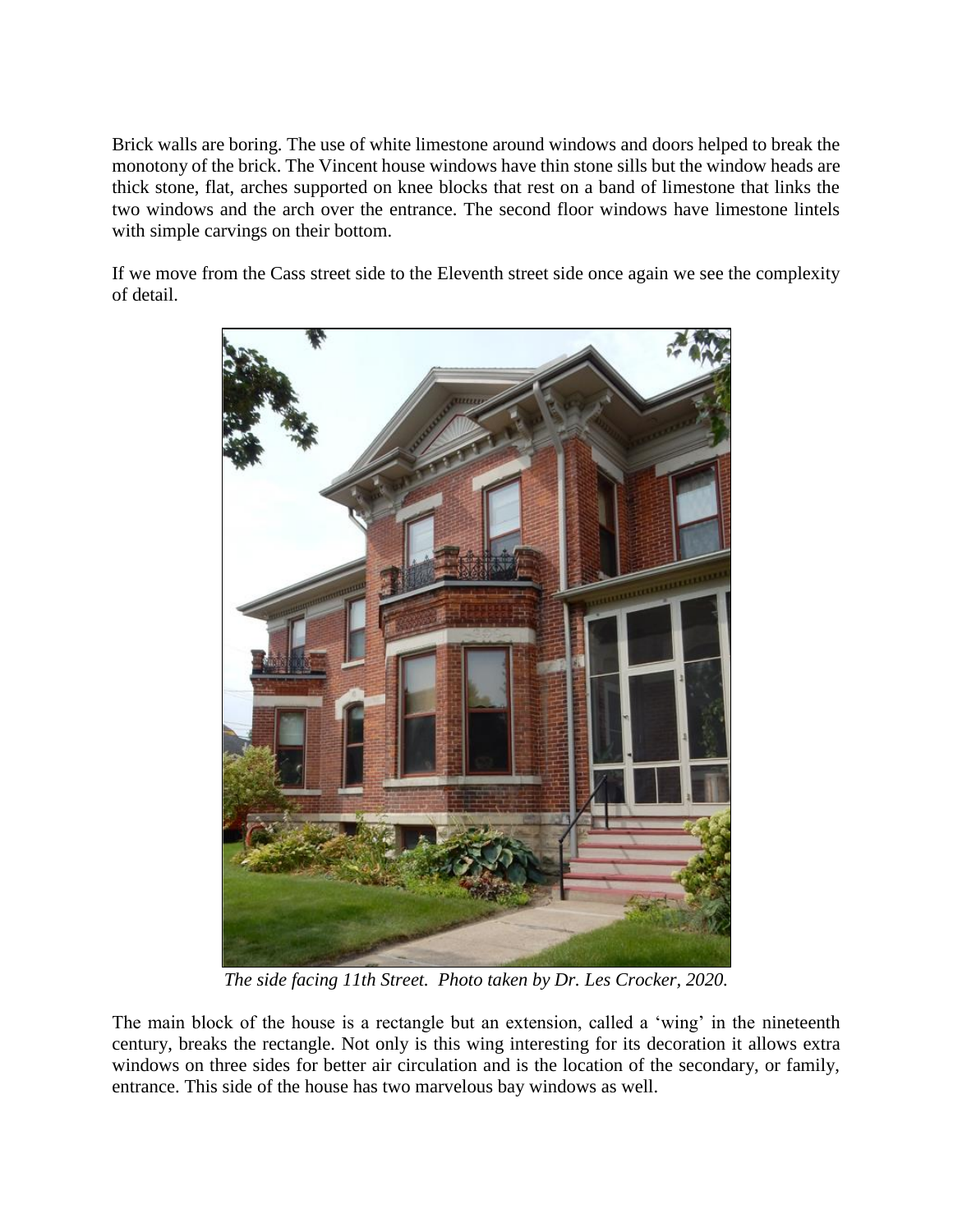

*Upper window head detail. Photo taken by Anita Taylor Doering, 2019.*

The sills of the bay windows form a continuous line that echoes the thicker window heads, decorated by an open flower flanked by vine like shapes on the two side window heads while the central window head has a simple egg and dart carving on its lower edge. Above the white widow heads the brickwork resumes with two courses that overhang the one below. This creates shadow lines that give the brick more definition. The overhanging brick frames two rows of terra cotta plaques with spiral motifs. Terra cotta is a red clay that is exceptionally hard when fired and allows sharp detail when carved.



*The two-sided bay window. Photo taken by Dr. Les Crocker, 2020.*